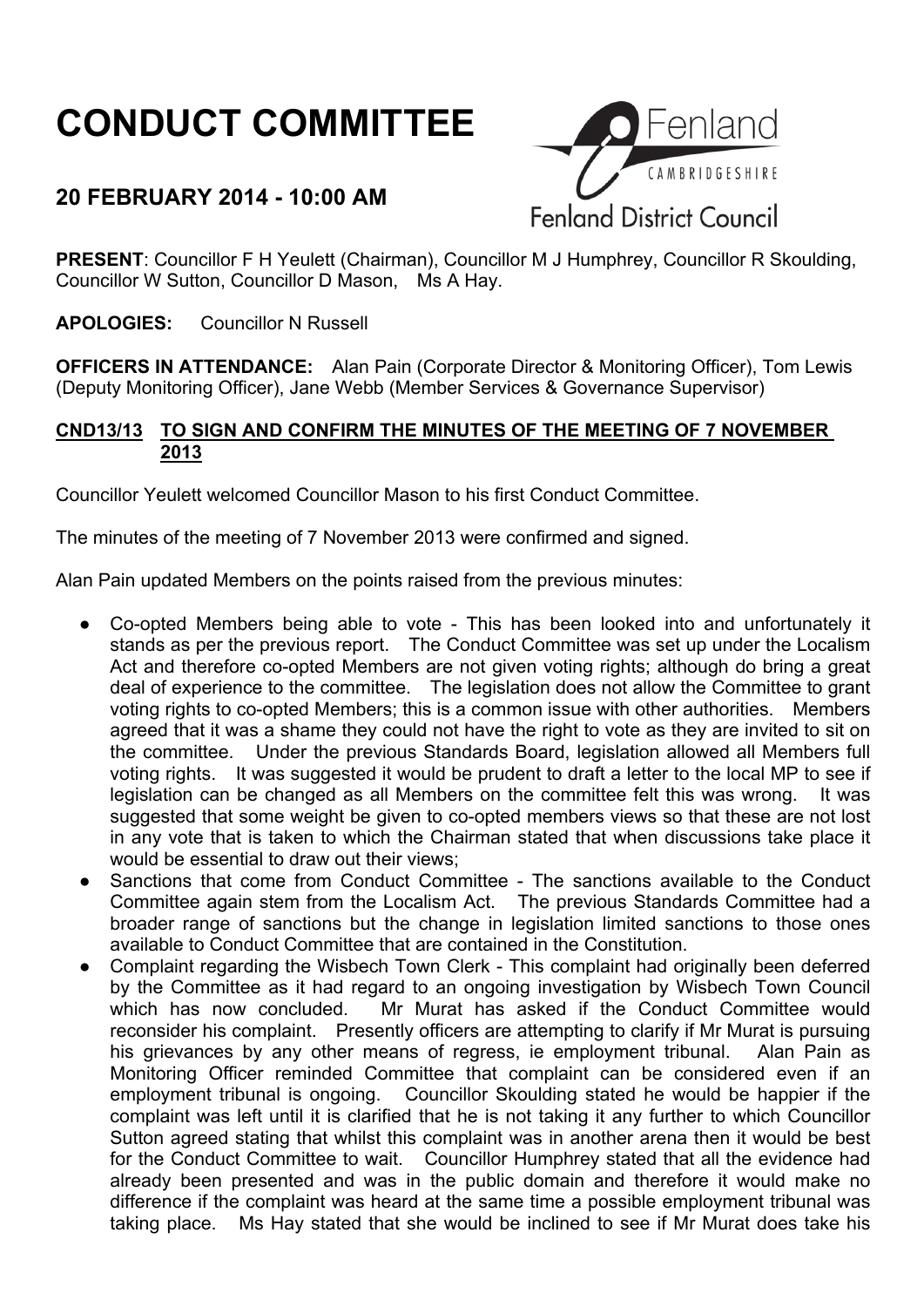complaint further as he may use the decision of the Conduct Committee to influence the outcome. Councillor Yeulett noted the Monitoring Officer's advice but stated the Conduct Committee would wait until all the facts have been received before the complaint is taken any further forward but giving due regard to timeliness. The Chairman summarised the views of the majority of Members, that Committee needs full knowledge and it is possible that something could come out of an employment tribunal that is thought to be relevant. Councillor Yeulett asked if a formal request had been received from Mr Murat to which Alan Pain stated that it had and he was pressing for the Committee to hear the matter, which is why the question had been raised. Councillor Yeulett asked if Members were in agreement that a letter be written to Mr Murat to inform him that the Committee will wait for the full facts of any other investigation to emerge before proceeding, to which everyone agreed.

### **CND14/13 MEMBERS TO DECLARE ANY INTERESTS UNDER THE LOCAL CODE OF CONDUCT IN RESPECT OF ANY ITEM TO BE DISCUSSED AT THE MEETING.**

Councillor Skoulding stated he had known Councillor Connor since the age of five, they were born down the same road, Elliot Road in March. He stated he did not socialise with Councillor Connor, although he did attend his wedding as it was held at his hotel.

Councillor Sutton stated he understood that Ms Oswald had suggested he should not sit on Conduct Committee to hear this complaint because of his friendship with Councillor Connor. He explained he only knew Councillor Connor from when they were elected in 2011 and had never met or spoken to him previously. In that time he had only socialised with him twice and thought him no more a friend than the other councillors at Fenland Hall.

Councillor Yeulett stated he knew Councillor Connor not only through Fenland District Council but also as a member of Cambridgeshire County Council.

Councillor Humphrey stated there was evidence before the committee from Peter Humphrey, who is his first cousin, but that he has not contact with him though his business or any planning matters. Councillor Humphrey sits on Planning Committee as a substitute and there are no issues.

Councillor Yeulett stated all the above were working relationships and was everyone happy to continue, to which all confirmed that they were.

## **CND15/13 MEMBER CONDUCT COMPLAINT – COUNCILLOR CONNOR**

Councillor Yeulett explained that:

- The Committee is dealing with people's reputations and therefore there was a need to be as objective as possible when looking at the complaint;
- When these complaints are made Conduct Committee has an important role in terms of public perception;
- This was the first sift of papers in front of the committee and a decision is needed on whether this needs taking forward to an investigation:
- There were several documents in front of Members today with some perhaps relevant to a neighbours' dispute;
- Councillor Patrick is a Member of the Planning Committee, as is Councillor Connor;
- Councillor Connor did not take any part in the planning debate concerning Mrs Oswald's application but did speak as a resident which does meet with the Code of Conduct for Planning;
- Regarding the tweets contained in the pack, whether these are relevant is up to Members of Committee to decide.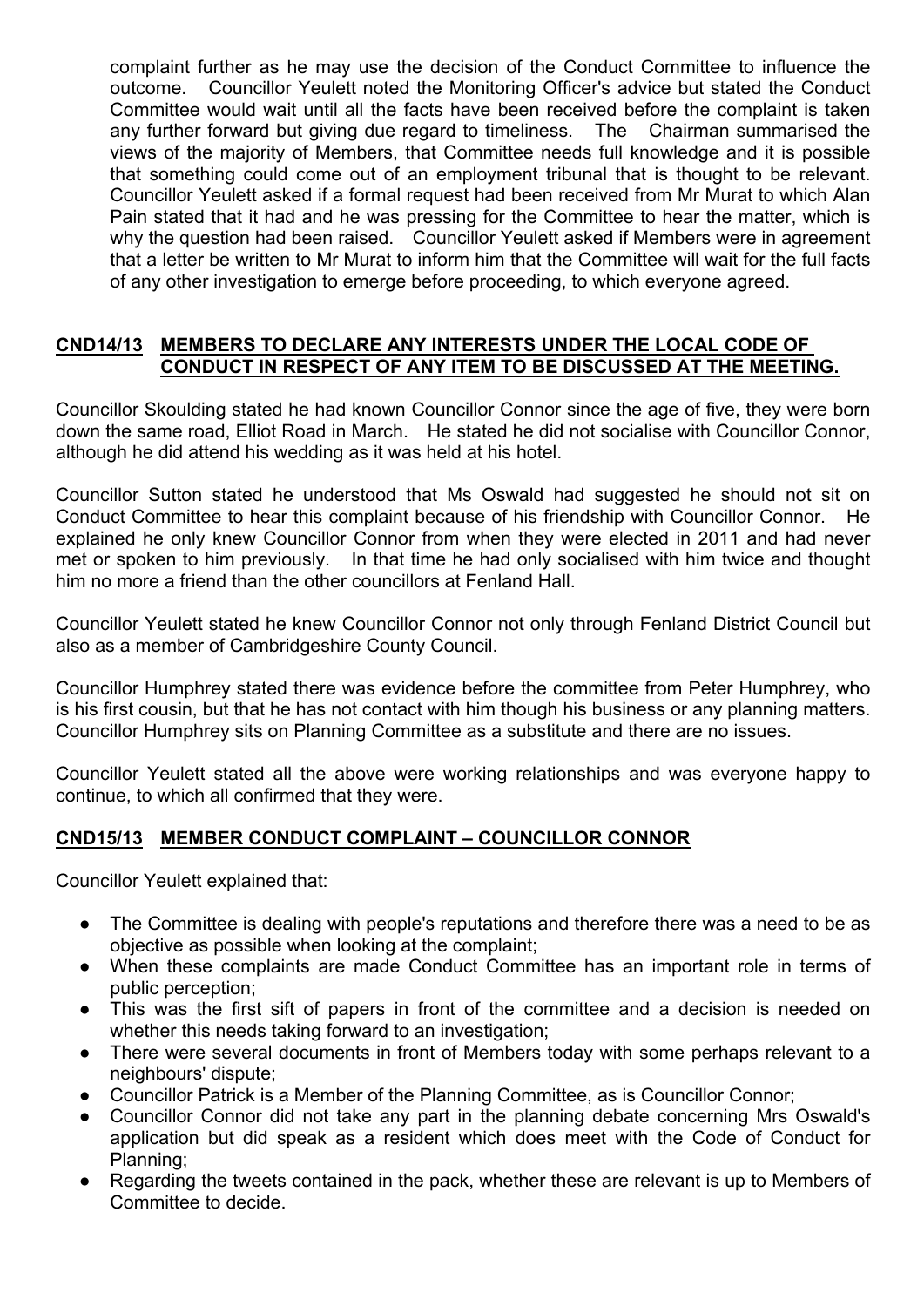Councillor Yeulett opened the case up for discussion:

Councillor Mason asked if this particular planning application had now been heard to which Councillor Yeulett confirmed that the application had been heard by Planning Committee and was approved; Councillor Connor did not sit on the Committee for Mrs Oswald's application but spoke as a resident. Councillor Mason stated that if Councillor Connor had not sat on the Committee for the relevant item then he was not in a position to influence the decision, therefore his conduct prior needed to be looked at.

Ms Hay stated she was concerned regarding the email from John Elworthy that explained how Councillor Connor had behaved and thought that the letter Councillor Connor had sent regarding the fencing should never have been signed as Fenland District Councillor, it should have been sent as a neighbour.

Councillor Humphrey stated:

- He shared the views of Ms Hay and added that whilst it is clear that Councillor Connor did eventually distance himself from the planning application, he did use his position to influence both Members and intimidate the applicant leading up to the planning committee;
- He was puzzled as to why Councillor Connor would sign the letter he had sent in the way he did, if it was not misuse of his position. The neighbour dispute is one that does not effect this complaint, there is obviously bad feeling between the two and Councillor Connor did handle his involvement in this badly;
- Leading up to the committee meeting, he clearly did use his position to influence Members and there is real concern over that;
- He was puzzled as to why elected Members use the social media in the way they do, especially as it has been the subject of previous complaints;
- It was important to remember that this influences how the general public perceive the behaviour of elected Members and this does show the Council in a bad light;
- Councillor Connor should have kept his distance from the beginning, he could have addressed the committee as a neighbour, but he abused his position leading up to that.

Councillor Skoulding stated he agreed that Councillor Connor should not have signed the letter as a Councillor and asked:

- If Ms Hay had spoken to Councillor Patrick regarding the situation to which she replied that she had not;
- Was it known if he spoke to anyone else on the planning committee to which Councillor Yeulett stated that no other Members had come forward;
- Had he visited the site on the site inspection bus to which Alan Pain replied stating it was understood that Councillor Connor had got off the bus at that point and separated himself from the Members.

Councillor Sutton stated:

- He took all the points raised on board about Councillor Connor using his influence:
- There was a need to bear in mind that the letter in question was dated 6 June 2013, a long time before the planning application came forward;
- Councillor Connor had called him, as a Member of the Conduct Committee, to ask his advice to which Councillor Sutton had told him that as long as he was seen to be clear and transparent, stepped away from the committee and spoke as a member of the public, then he should be fine;
- He had used the example of Councillor Curtis and the supermarket applications;
- Signing the letter as Councillor is questionable.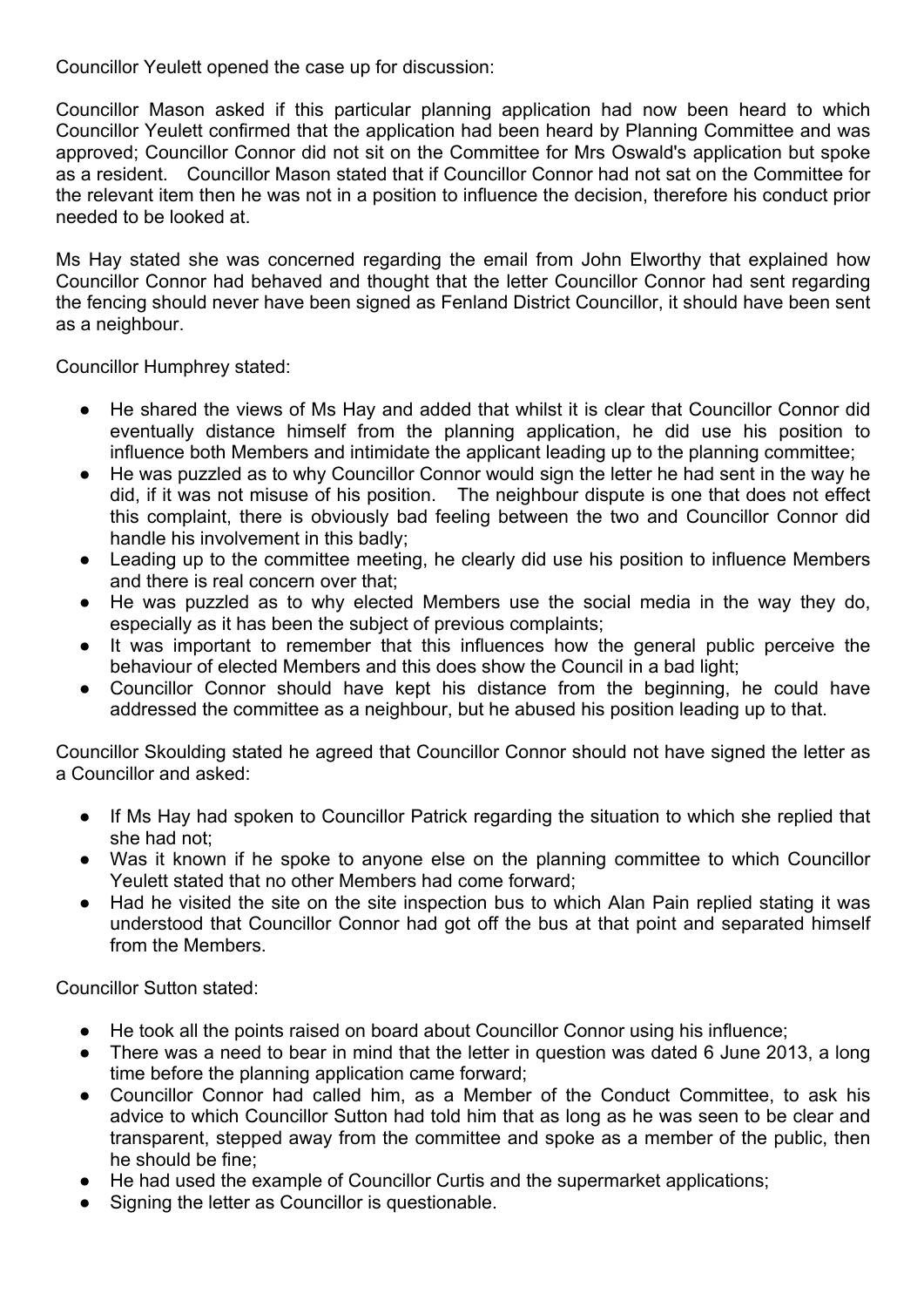Councillor Humphrey asked:

- When Councillor Connor had called Councillor Sutton for advice to which he replied that he was not sure but the next he saw of it was on the Cambs website;
- Did Councillor Connor seek advice from the Monitoring Officer to which Alan Pain replied that he had asked for advice and how to approach the matter. He had also sought the advice of officers on how to withdraw from the committee and speak as a resident. Councillor Skoulding asked if Councillor Connor had taken note of this advice to which Alan Pain stated he had followed procedural advice regarding the planning matter once he had asked for it. Councillor Humphrey stated that he thought that if you were involved with in a dispute with your neighbour and a planning application came up, it would make you more wary of your conduct and in this instance that is missing.

Councillor Mason stated he agreed with Councillor Humphrey that you would distance yourself from the actual hearing and be mindful of your conduct leading up to it; there is a certain amount of intimidation beforehand and over-involvement from Councillor Connor.

Councillor Yeulett stated he agreed with most of what had been discussed; when in the public eye Members have to be doubly aware of their actions as being either/both a County Councillor/District Councillor, there is a lot of weight behind it that could be used to be slightly inhibiting or intimidating. Neighbourly disputes should be handled just between neighbours.

Councillor Humphrey stated that the subject of the letter sent by Councillor Connor was intimidating and it sets the tone even though it was sent way in advance of the application.

Councillor Yeulett stated Members needed to decide what sort of action to take forward and asked for guidance from the officers as to whether the committee could go further forward to an investigation or take action now. Alan Pain replied that if the Committee would need to decide if enough information had been received or would it be fair to allow the parties concerned to express their own views at a hearing. There were a number of options open to the committee:

- Write informally to Councillor Connor to make a few points;
- Get ready for a hearing meeting where both parties would have chance to put across their views and officers could prepare more background information, but it does seem that Members are already in receipt of most issues;
- Take no further action.

Councillor Sutton stated that if Members agreed that the main concern of the matter is that Councillor Connor signed his name as a councillor on the letter; at the previous Conduct Committee, Councillor Patrick had been before committee for the same issue, a letter was sent; therefore a letter to Councillor Connor may be the appropriate way forward.

Councillor Mason asked if there was any other information regarding intimidation to which Councillor Yeulett replied stating there was a fair amount of neighbourly dispute but aside from that he had not seen any and that the letter was central to this hearing.

Councillor Humphrey stated:

- Councillor Connor's conduct and behaviour in the whole matter does not show the authority in a good light; he did not act as you would expect an elected Member to act and it was this he was concerned about;
- He did not think it warranted a hearing but was not happy with no action being taken;
- Regarding sending an informal response, this seems a little weak in the circumstances;
- It would be logical that the Chairman of Conduct Committee and the Monitoring Officer sits down with Councillor Connor and explain through retraining.

Councillor Skoulding agreed, stating Councillor Connor had taken himself off the Planning Committee and could it be suggested that if he re-joins the Planning Committee that he receives retraining.